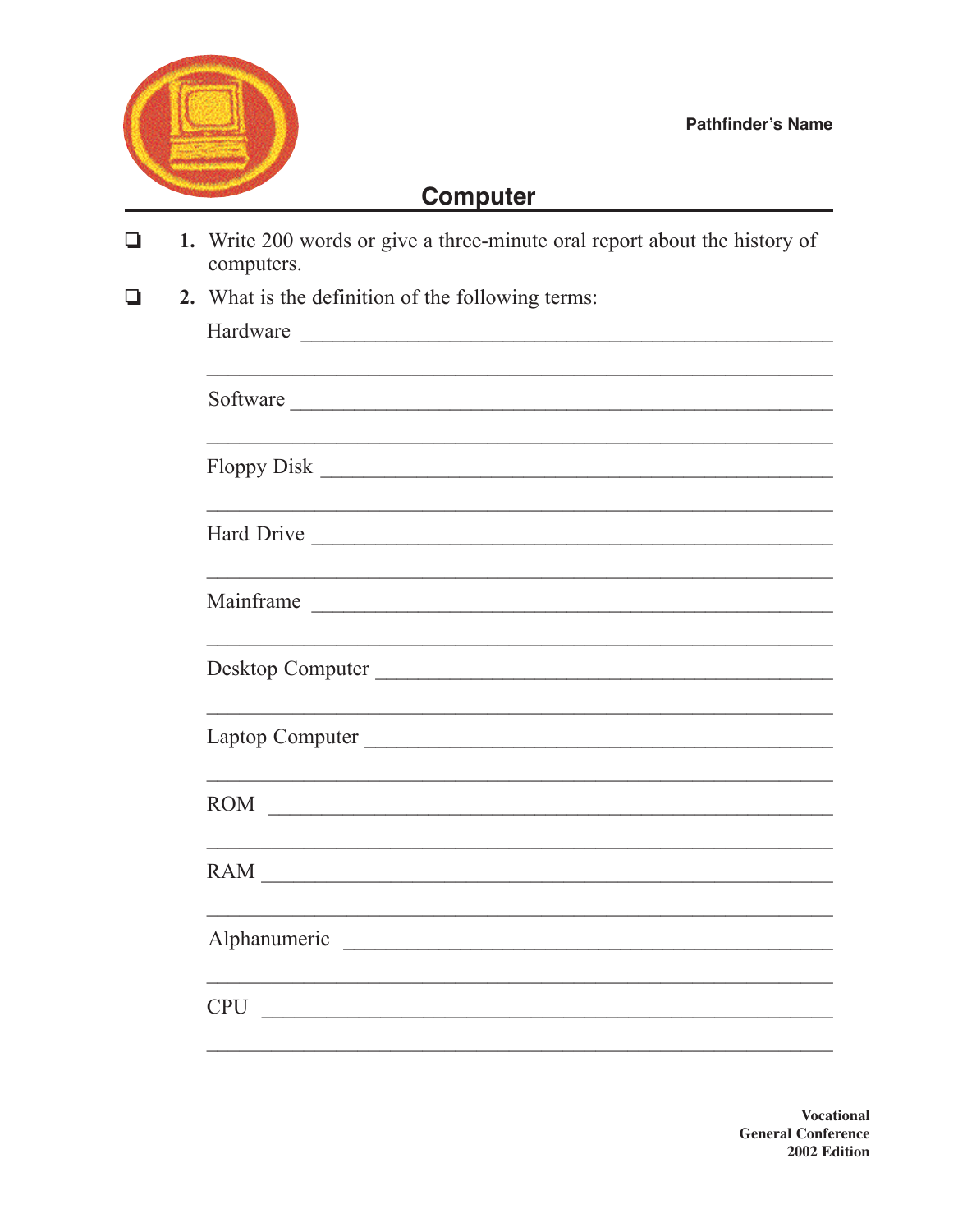|     | Circuit board                                                                                 |                                                                                                                       |      |
|-----|-----------------------------------------------------------------------------------------------|-----------------------------------------------------------------------------------------------------------------------|------|
|     |                                                                                               |                                                                                                                       |      |
|     |                                                                                               |                                                                                                                       |      |
|     |                                                                                               |                                                                                                                       |      |
|     |                                                                                               |                                                                                                                       |      |
|     |                                                                                               |                                                                                                                       |      |
| l I | 3. What are the proper handling and storage techniques of disks?                              |                                                                                                                       |      |
|     | 4. Describe the function of and point out the following components of a<br>personal computer: |                                                                                                                       |      |
|     | Keyboard                                                                                      |                                                                                                                       |      |
|     | Monitor                                                                                       |                                                                                                                       |      |
|     |                                                                                               |                                                                                                                       |      |
|     | Printer                                                                                       |                                                                                                                       |      |
|     | Disk drive                                                                                    | <u> 1989 - Johann John Stone, mars eta bainar eta mondo eta erresta eta erresta eta erresta eta erresta eta erres</u> |      |
| ப   | 5. Know the difference between and the uses for the following printers:                       |                                                                                                                       |      |
|     |                                                                                               | <b>Differences</b>                                                                                                    | Uses |
|     | Letter Quality                                                                                |                                                                                                                       |      |
|     | Dot Matrix                                                                                    |                                                                                                                       |      |
|     | Laser                                                                                         |                                                                                                                       |      |
|     | Plotter                                                                                       |                                                                                                                       |      |
|     | Ink Jet                                                                                       |                                                                                                                       |      |
|     | Thermal                                                                                       |                                                                                                                       |      |

Computer 2002 Edition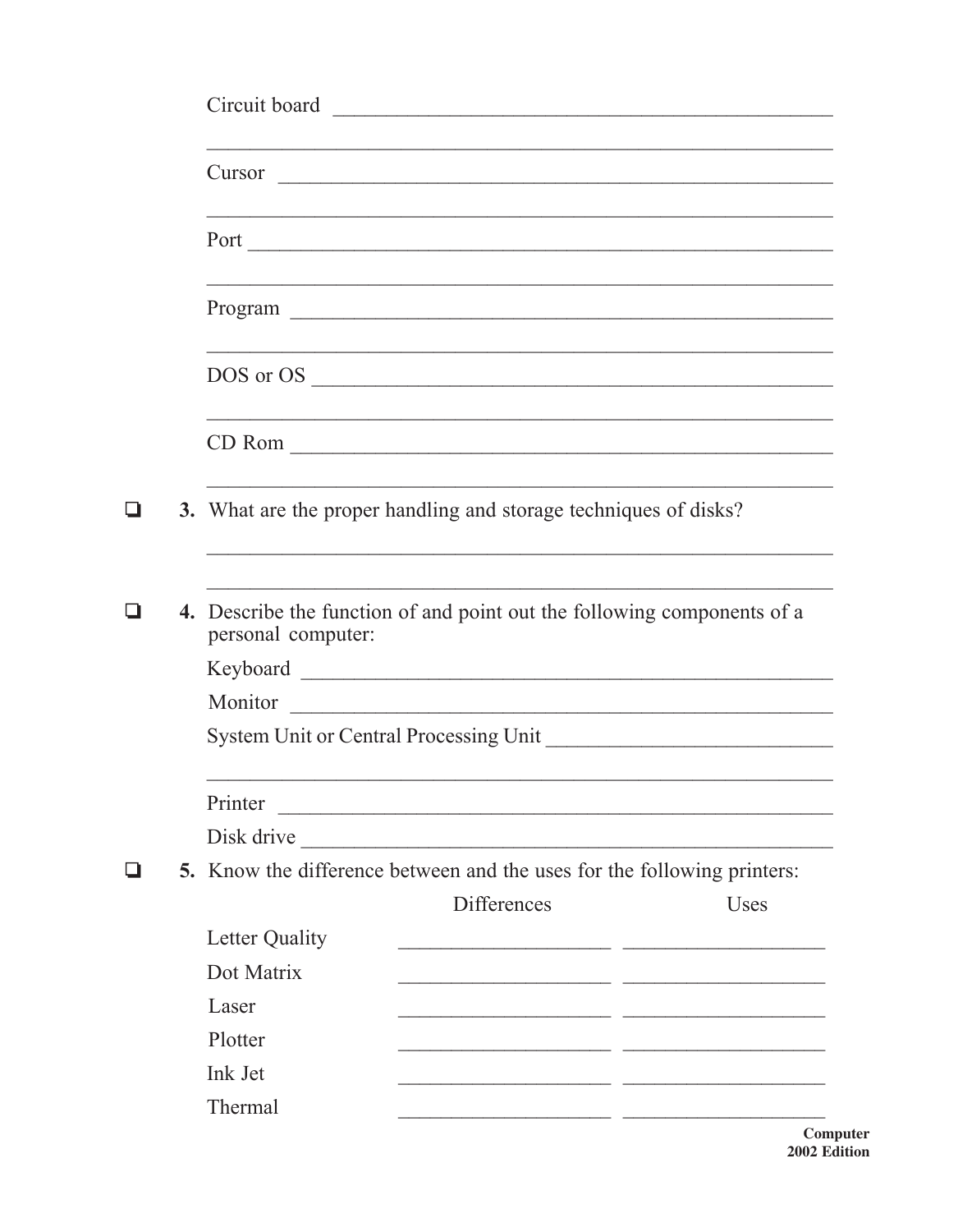|  |  | <b>6.</b> Show or describe how to protect a computer system from: |  |  |  |  |
|--|--|-------------------------------------------------------------------|--|--|--|--|
|  |  |                                                                   |  |  |  |  |

| dirt<br>Other potentially dangerous factors that could hamper or hurt a<br>computer system.<br>7. Name at least four input devices for computers.<br>2. $\qquad \qquad$<br>4.<br>8. What does it mean to back up a disk or a file?<br>Why is it important? |
|------------------------------------------------------------------------------------------------------------------------------------------------------------------------------------------------------------------------------------------------------------|
|                                                                                                                                                                                                                                                            |
|                                                                                                                                                                                                                                                            |
|                                                                                                                                                                                                                                                            |
|                                                                                                                                                                                                                                                            |
|                                                                                                                                                                                                                                                            |
|                                                                                                                                                                                                                                                            |
|                                                                                                                                                                                                                                                            |
|                                                                                                                                                                                                                                                            |
|                                                                                                                                                                                                                                                            |
|                                                                                                                                                                                                                                                            |
|                                                                                                                                                                                                                                                            |
| 9. What is computer preventive maintenance?                                                                                                                                                                                                                |
| Why is it important?                                                                                                                                                                                                                                       |
| Successfully boot, load (install), and use a prepared software program<br>for use in a computer system. (No computer games.)                                                                                                                               |
| Tell several ways an individual or family could use a personal computer<br>other than for games.                                                                                                                                                           |
|                                                                                                                                                                                                                                                            |

Date completed \_\_\_\_\_\_\_\_\_\_\_\_ Instructor's Signature \_\_\_\_\_\_\_\_\_\_\_\_\_\_\_\_\_\_\_\_

**Computer 2002 Edition**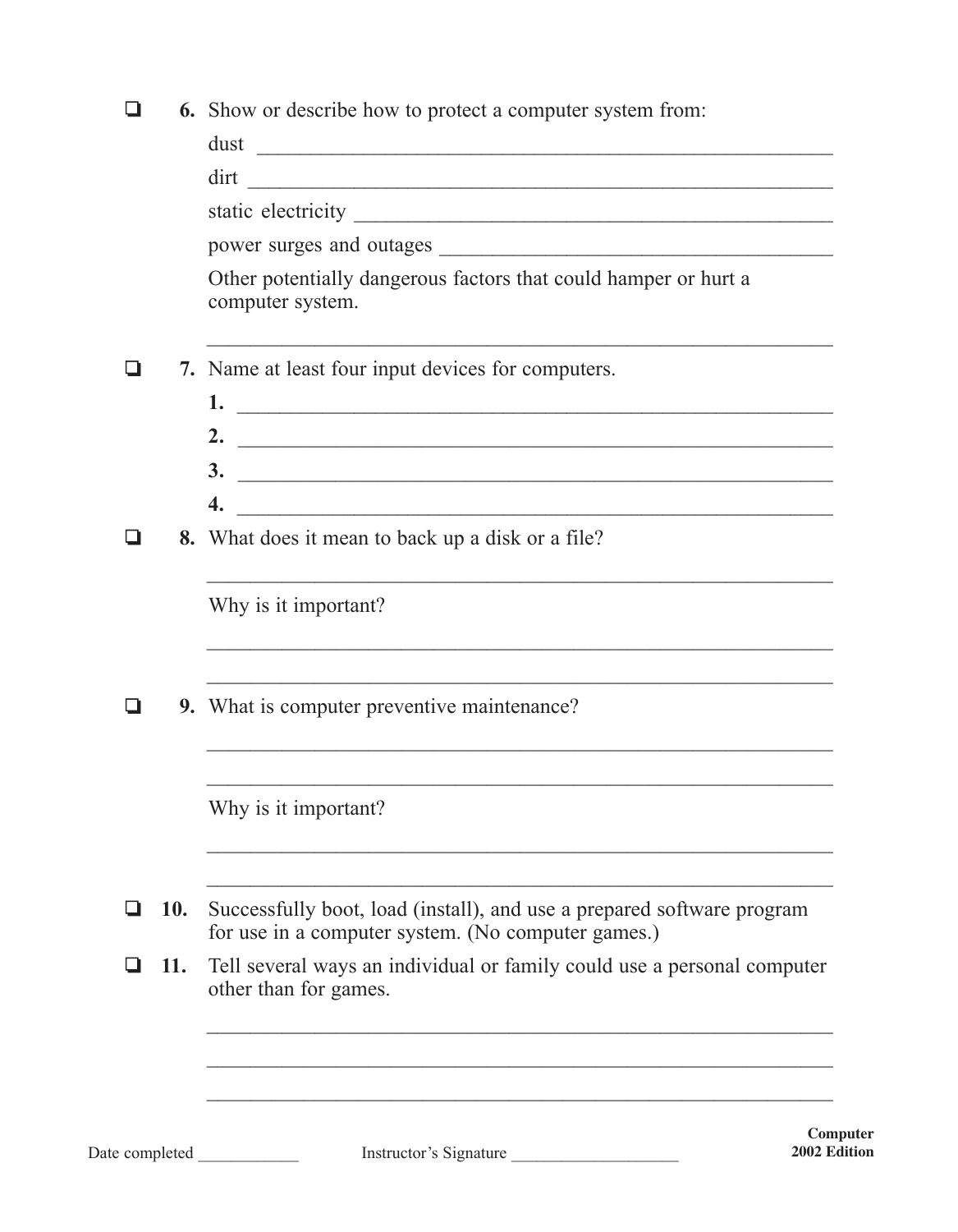## **Computer, Advanced**

|  | 1. Have the Computer Honor.                                            |  |  |  |  |  |
|--|------------------------------------------------------------------------|--|--|--|--|--|
|  | 2. What is the definition of the following terms:                      |  |  |  |  |  |
|  |                                                                        |  |  |  |  |  |
|  |                                                                        |  |  |  |  |  |
|  |                                                                        |  |  |  |  |  |
|  |                                                                        |  |  |  |  |  |
|  |                                                                        |  |  |  |  |  |
|  | DOS                                                                    |  |  |  |  |  |
|  | Internal modem                                                         |  |  |  |  |  |
|  | External modem                                                         |  |  |  |  |  |
|  |                                                                        |  |  |  |  |  |
|  | Default disk drive                                                     |  |  |  |  |  |
|  | $A''K''$ of memory $\_\_$                                              |  |  |  |  |  |
|  | Screen saver                                                           |  |  |  |  |  |
|  |                                                                        |  |  |  |  |  |
|  |                                                                        |  |  |  |  |  |
|  |                                                                        |  |  |  |  |  |
|  | Font                                                                   |  |  |  |  |  |
|  | 3. What is the work of the following people associated with computers: |  |  |  |  |  |
|  | Operator                                                               |  |  |  |  |  |
|  |                                                                        |  |  |  |  |  |
|  | Data-entry                                                             |  |  |  |  |  |
|  |                                                                        |  |  |  |  |  |
|  | Programmer                                                             |  |  |  |  |  |
|  |                                                                        |  |  |  |  |  |

**Vocational General Conference** 2002 Edition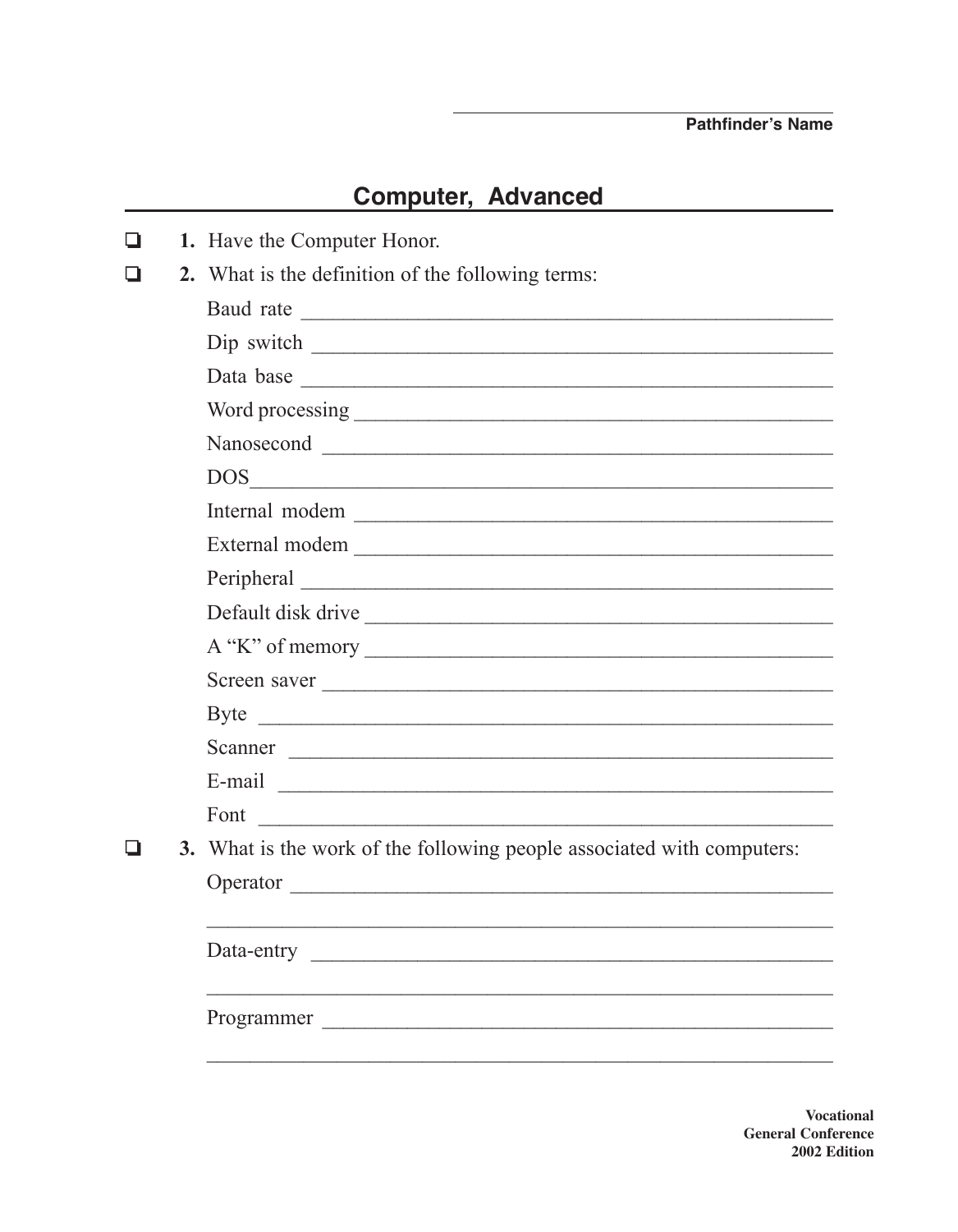|   | Systems Analyst                                                                                                                                                                                                                                                                                         |
|---|---------------------------------------------------------------------------------------------------------------------------------------------------------------------------------------------------------------------------------------------------------------------------------------------------------|
|   |                                                                                                                                                                                                                                                                                                         |
|   | 4. How can it be determined when the computer is reading or writing on a<br>disk?                                                                                                                                                                                                                       |
|   | What precautions should be taken while the computer is performing this<br>function?                                                                                                                                                                                                                     |
| ப | 5. What is the difference between serial and parallel communications?<br>Serial contraction of the contract of the contract of the contract of the contract of the contract of the contract of the contract of the contract of the contract of the contract of the contract of the contract of the cont |
|   | <u> 1989 - Johann Harry Harry Harry Harry Harry Harry Harry Harry Harry Harry Harry Harry Harry Harry Harry Harry</u>                                                                                                                                                                                   |
| ப | 6. What does it mean for a computer to be compatible?                                                                                                                                                                                                                                                   |
|   | 7. What legal responsibility applies to software with the following<br>designation:                                                                                                                                                                                                                     |
|   | Shareware                                                                                                                                                                                                                                                                                               |
|   |                                                                                                                                                                                                                                                                                                         |

**Computer, Advanced** 2002 Edition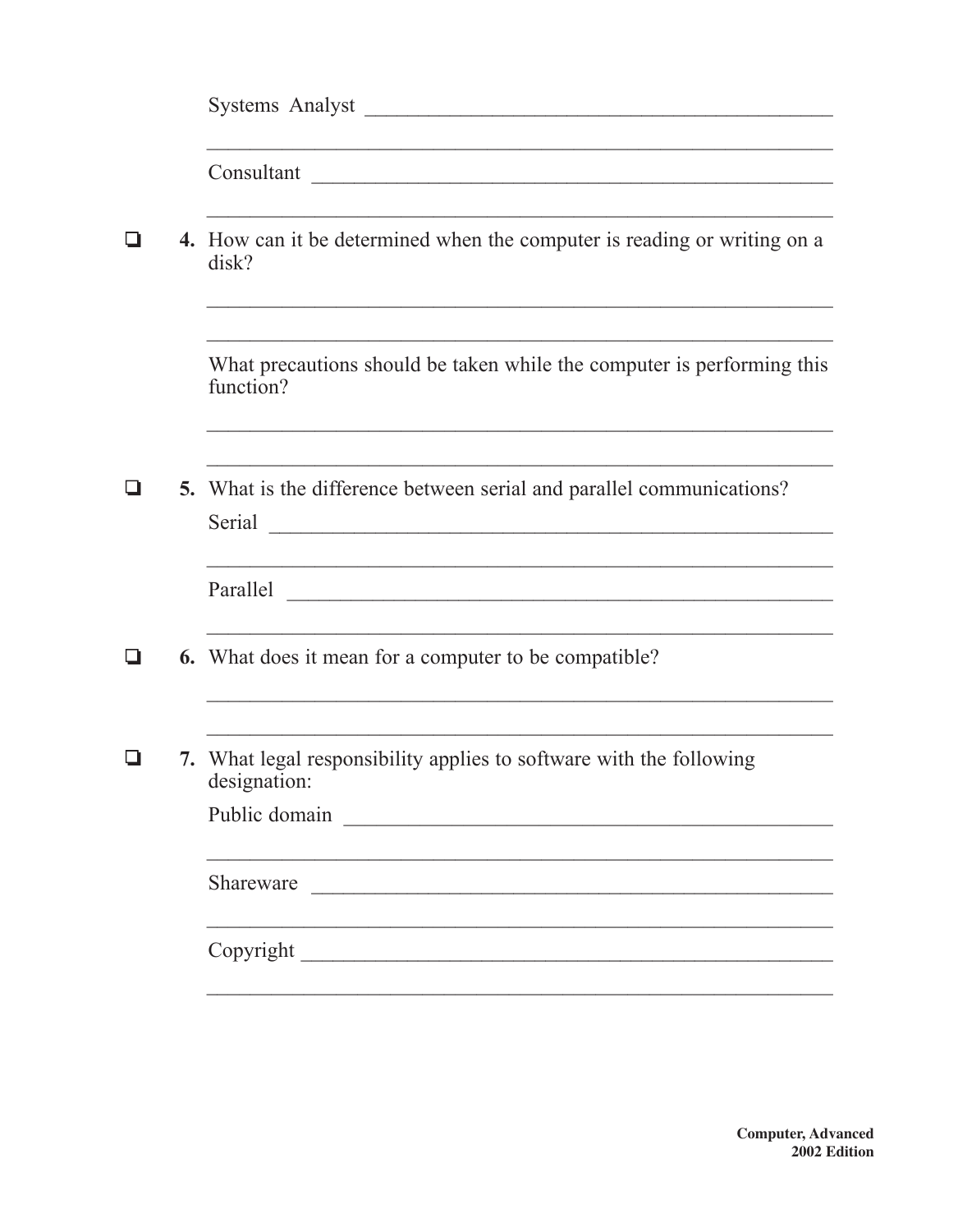- ❏ **8.** Successfully using the operating system of a personal computer, do the following:
	- **a.** Clear the screen of the computer without turning the power off.
	- **b.** Show the contents of a diskette on the computer screen.
	- **c.** Prepare a diskette for use in disk drive giving it the label name of "Pathfinders."
	- **d.** Do the same as above again, but this time place the system files on the disk automatically when preparing (formatting) the diskette.
	- **e.** Show how to check for bad sectors on a diskette or hard drive.
	- **f.** Rename a file on the disk to a different name.
	- **g.** Copy the entire contents of one disk to another in a perfect "mirror image."
	- **h.** Show that you have successfully completed the previous by having the computer "compare" the two disks and show no difference between them.
	- **i.** Show how to copy a file onto a disk.
	- **j.** Show how to delete a file from a disk.
- ❏ **9.** Research at least four different computer languages (such as BASIC, VISUAL BASIC, PASCAL, C-C++) to find out why they were developed and for what type of application they are used. Type a 200 word report on your findings or give a three-minute oral report.

| Languages | Why developed                                                                                                                                                                                                                                                                                                                                                                                                                                                            | Uses |
|-----------|--------------------------------------------------------------------------------------------------------------------------------------------------------------------------------------------------------------------------------------------------------------------------------------------------------------------------------------------------------------------------------------------------------------------------------------------------------------------------|------|
|           | 1. $\qquad \qquad$                                                                                                                                                                                                                                                                                                                                                                                                                                                       |      |
|           | 2. $\qquad \qquad$                                                                                                                                                                                                                                                                                                                                                                                                                                                       |      |
|           |                                                                                                                                                                                                                                                                                                                                                                                                                                                                          |      |
|           | 4. $\overline{\phantom{a}}$ $\overline{\phantom{a}}$ $\overline{\phantom{a}}$ $\overline{\phantom{a}}$ $\overline{\phantom{a}}$ $\overline{\phantom{a}}$ $\overline{\phantom{a}}$ $\overline{\phantom{a}}$ $\overline{\phantom{a}}$ $\overline{\phantom{a}}$ $\overline{\phantom{a}}$ $\overline{\phantom{a}}$ $\overline{\phantom{a}}$ $\overline{\phantom{a}}$ $\overline{\phantom{a}}$ $\overline{\phantom{a}}$ $\overline{\phantom{a}}$ $\overline{\phantom{a}}$ $\$ |      |
|           |                                                                                                                                                                                                                                                                                                                                                                                                                                                                          |      |
|           |                                                                                                                                                                                                                                                                                                                                                                                                                                                                          |      |
|           |                                                                                                                                                                                                                                                                                                                                                                                                                                                                          |      |
|           |                                                                                                                                                                                                                                                                                                                                                                                                                                                                          |      |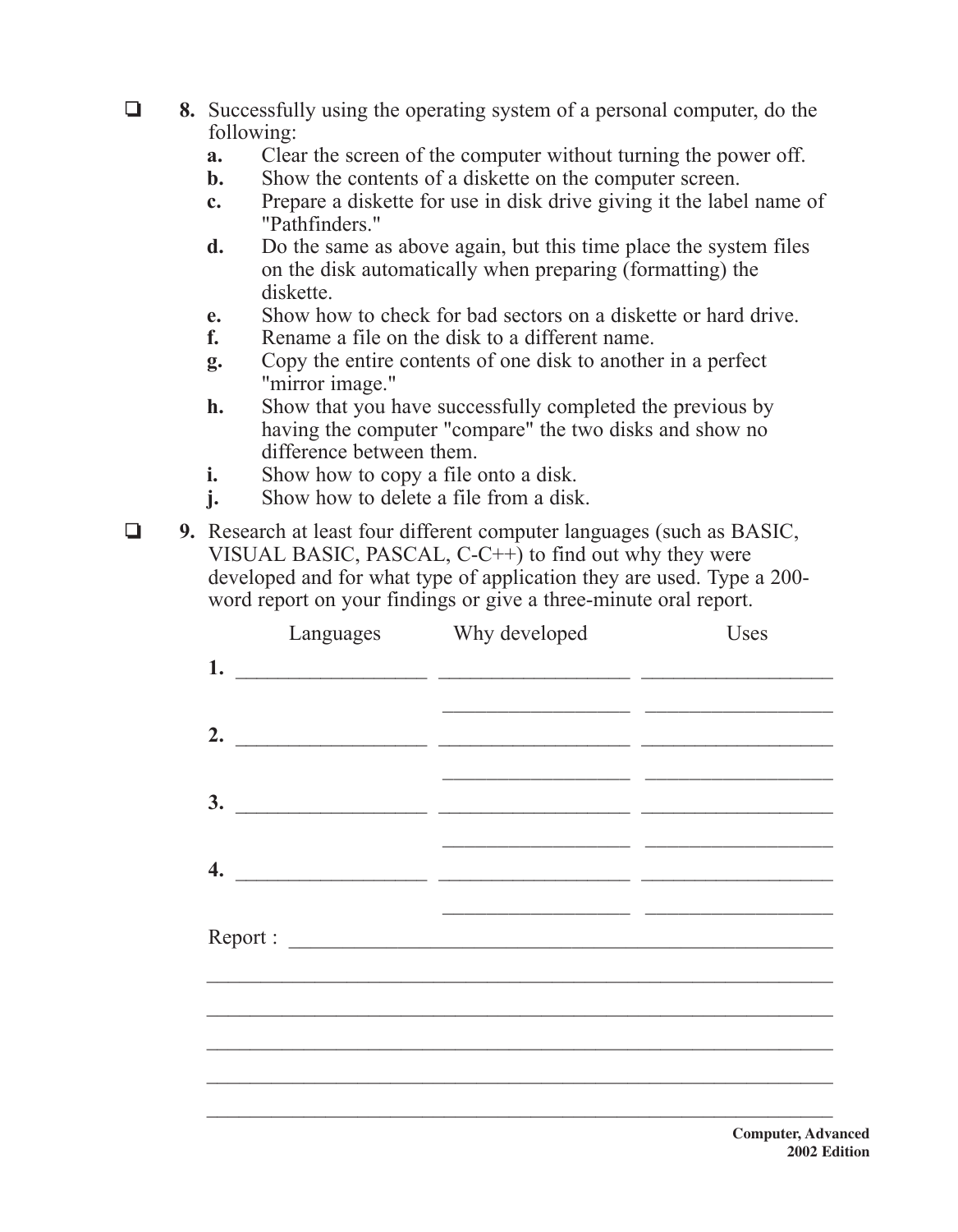- ❏ **10.** Show proficiency in the use and operation of three of the following:
	- **a.** A Word Processing program by doing the following: Type and print a letter to at least five different people using the same text, but personalizing each letter with the addressee's name appearing at least three times and using the following functions of the Word Processing program.
		- **(1)** Right justify
		- **(2)** Center title
		- **(3)** Change margins and page length
		- **(4)** Move paragraph
		- **(5)** Save
		- **(6)** Copy and paste
	- **b.** A data base program by making a list of at least 15 people, their addresses, phone number, birth date, and age. Perform a sort function which will list the people alphabetically by last name, list by zip code, list by age, and list by birth date. Make a printout of each list.
	- **c.** An accounting program by doing one of the following:
		- **(1)** Perform invoice entry and bill printing of accounts receivable.
		- **(2)** Perform invoicing and check printing of accounts payable.
		- **(3)** Perform journal entry and financial reports of the general ledger.
	- **d.** A newsletter program by preparing three pages of double column text with at least four different computer-generated graphics (such as graphs or clip art), two different fonts, and one headline.
	- **e.** A spreadsheet program by showing how to add columns, move columns, put a calculation in the field, save, reload, and print. Also perform the function of adding column A and B, dividing
	- the sum by column C, and placing the answer in column D.
	- **f.** An educational program by teaching any student in grades 1 to 4 how to successfully do a solo operation of a program designed for their age level.
- ❏ **11.** Visit the computer department of any business or have someone from a business computer department visit your classroom or club. At a minimum, gather the following information: What type of computers are used?  $\mathcal{L}_\text{max}$  and  $\mathcal{L}_\text{max}$  and  $\mathcal{L}_\text{max}$  and  $\mathcal{L}_\text{max}$  and  $\mathcal{L}_\text{max}$  and  $\mathcal{L}_\text{max}$